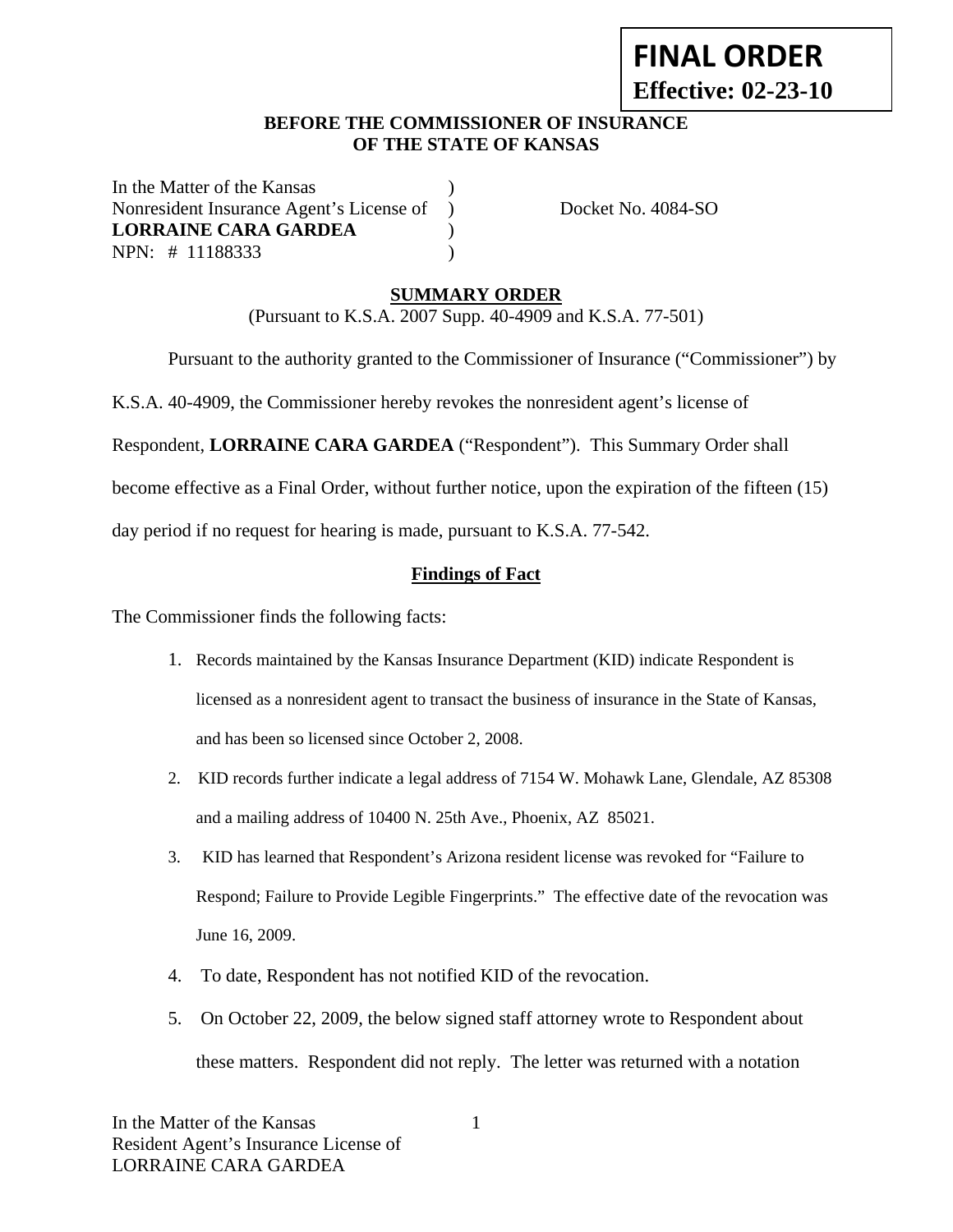"Return to Sender Attempted – Not Known Unable to Forward".

6. The employer of Respondent was telephoned and replied that Respondent was no longer employed there and left no forwarding address.

## **Applicable Law**

- 7. K.A.R. 40-7-9 requires a producer to notify KID within thirty (30) days of any disciplinary action taken on an insurance agent's license by the insurance regulatory agency of any state.
- 8. K.S.A. 40-4909(a)(2)(A) requires a producer to obey the provisions of Chapter 40 of the Kansas Statutes or any rule or regulation promulgated thereunder.

### **Conclusions of Law**

- 9. The Commissioner has jurisdiction over LORRAINE CARA GARDEA as well as the subject matter of this proceeding, and such proceeding is held in the public interest.
- 10. The Commissioner finds that Respondent's Kansas nonresident license may be revoked because LORRAINE CARA GARDEA has not reported the revocation of her Arizona resident insurance license.
- 11. The Commissioner finds, pursuant to K.S.A. 40-4909(b), that the insurable interests of the public are not properly served under Respondent's license.
- 12. Accordingly, the Commissioner concludes sufficient grounds exist for the revocation of the insurance agent's license of LORRAINE CARA GARDEA pursuant to K.S.A. 40- 4909(a) and (b).

#### **IT IS THEREFORE ORDERED BY THE COMMISSIONER OF INSURANCE THAT:**

1. The Kansas nonresident Insurance Agent's License of LORRAINE CARA

#### GARDEA is hereby **REVOKED** effective the effective date of this Order.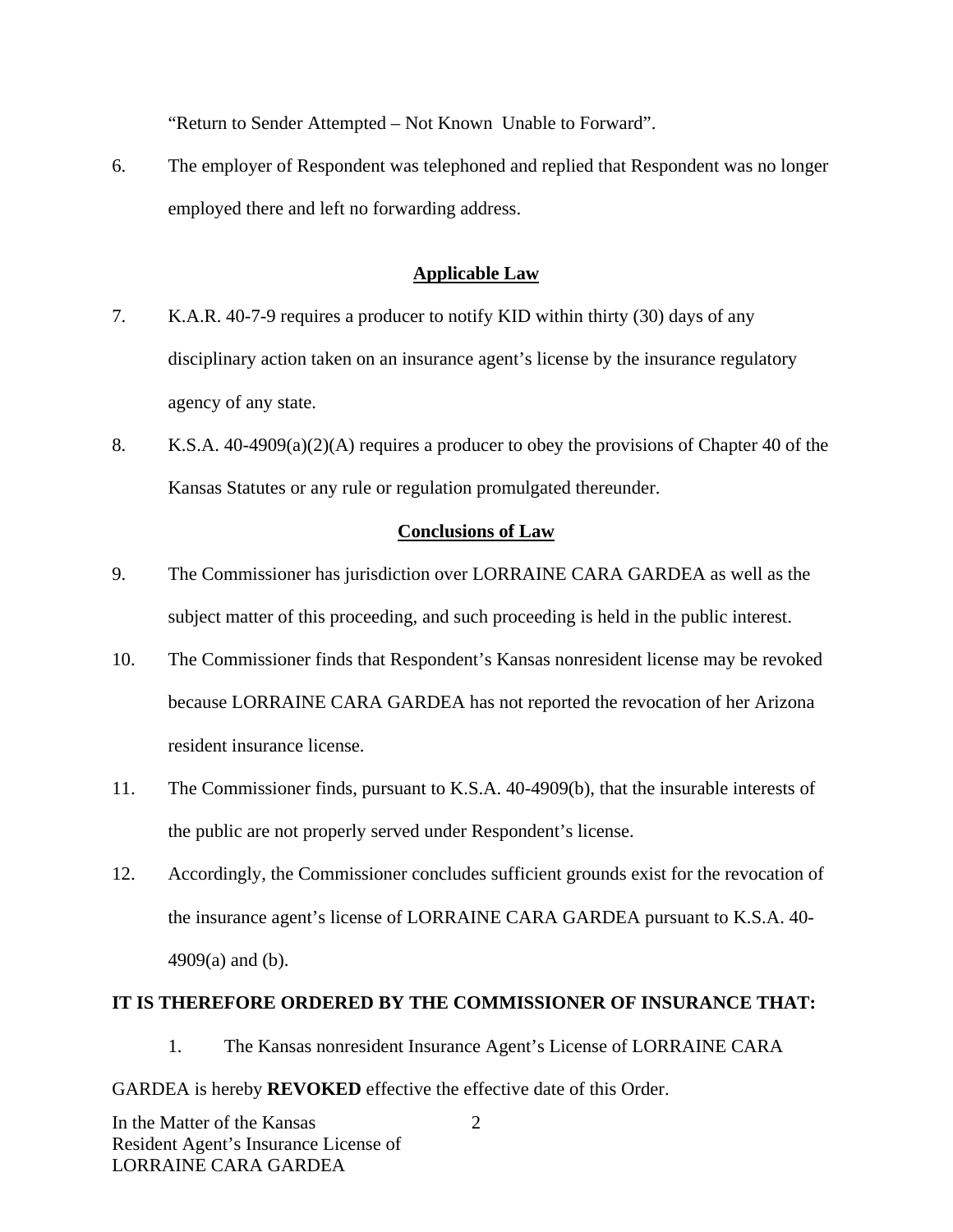#### 2. **IT IS FURTHER ORDERED** that LORRAINE CARA GARDEA shall **CEASE**

and **DESIST** from the sale, solicitation or negotiation of insurance and/or receiving compensation deriving from the sale, solicitation or negotiation of insurance conducted after the effective date of this Order.

#### **NOTICE AND OPPORTUNITY FOR HEARING**

LORRAINE CARA GARDEA, within fifteen (15) days of service of this Summary Order, may file with the Kansas Insurance Department a written request for hearing on this Summary Order, as provided by K.S.A. 77-542. In the event a hearing is requested, such request should be directed to:

> John W. Campbell, General Counsel Kansas Insurance Department 420 S.W.  $9^{th}$  Street Topeka, Kansas 66612

Any costs incurred as a result of conducting any administrative hearing shall be assessed against the agent/agency who is the subject of the hearing as provided by K.S.A. 40-4909(f). Costs shall include witness fees, mileage allowances, any costs associated with reproduction of documents which become part of the hearing record, and the expense of making a record of the hearing.

If a hearing is not requested, this Summary Order shall become effective as a Final Order, without further notice, upon the expiration of the fifteen (15) day period for requesting a hearing. The Final Order will constitute final agency action in the matter.

In the event the Respondent files a petition for judicial review, the agency officer designated pursuant to K.S.A. 77-613(e) to receive service of a petition for judicial review on behalf of the Kansas Insurance Department is: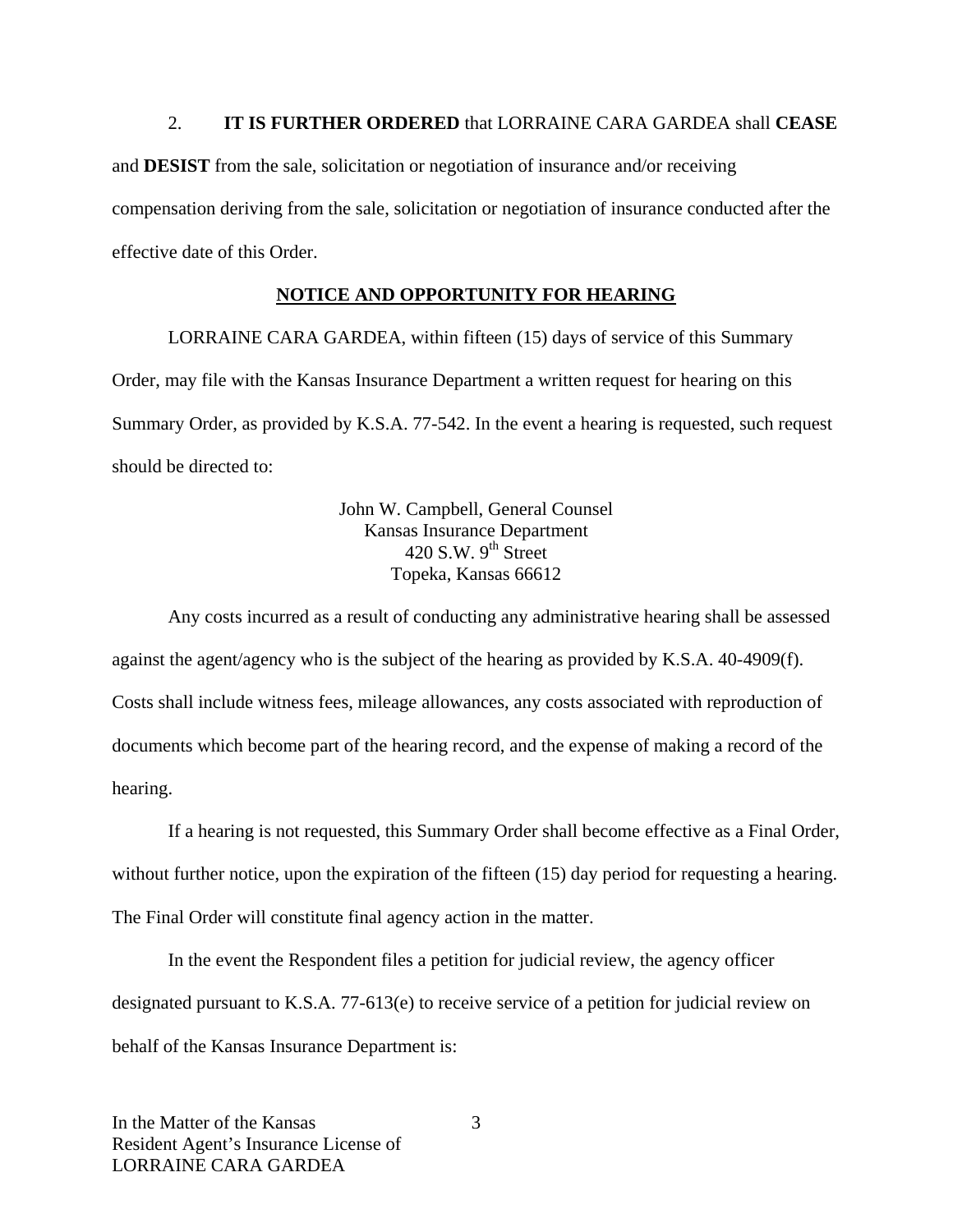John W. Campbell, General Counsel Kansas Insurance Department 420 S.W.  $9^{th}$  St. Topeka, Kansas 66612

## **IT IS SO ORDERED THIS \_28th\_\_ DAY OF \_\_\_January\_\_\_, 2010, IN THE CITY OF TOPEKA, COUNTY OF SHAWNEE, STATE OF KANSAS.**



 $\angle$ s/ Sandy Praeger $\angle$  Sandy Praeger COMMISSIONER COMMISSIONER OF Insurance

 $\angle$ s/ John W. Campbell $\angle$  John W. Campbell General Counsel